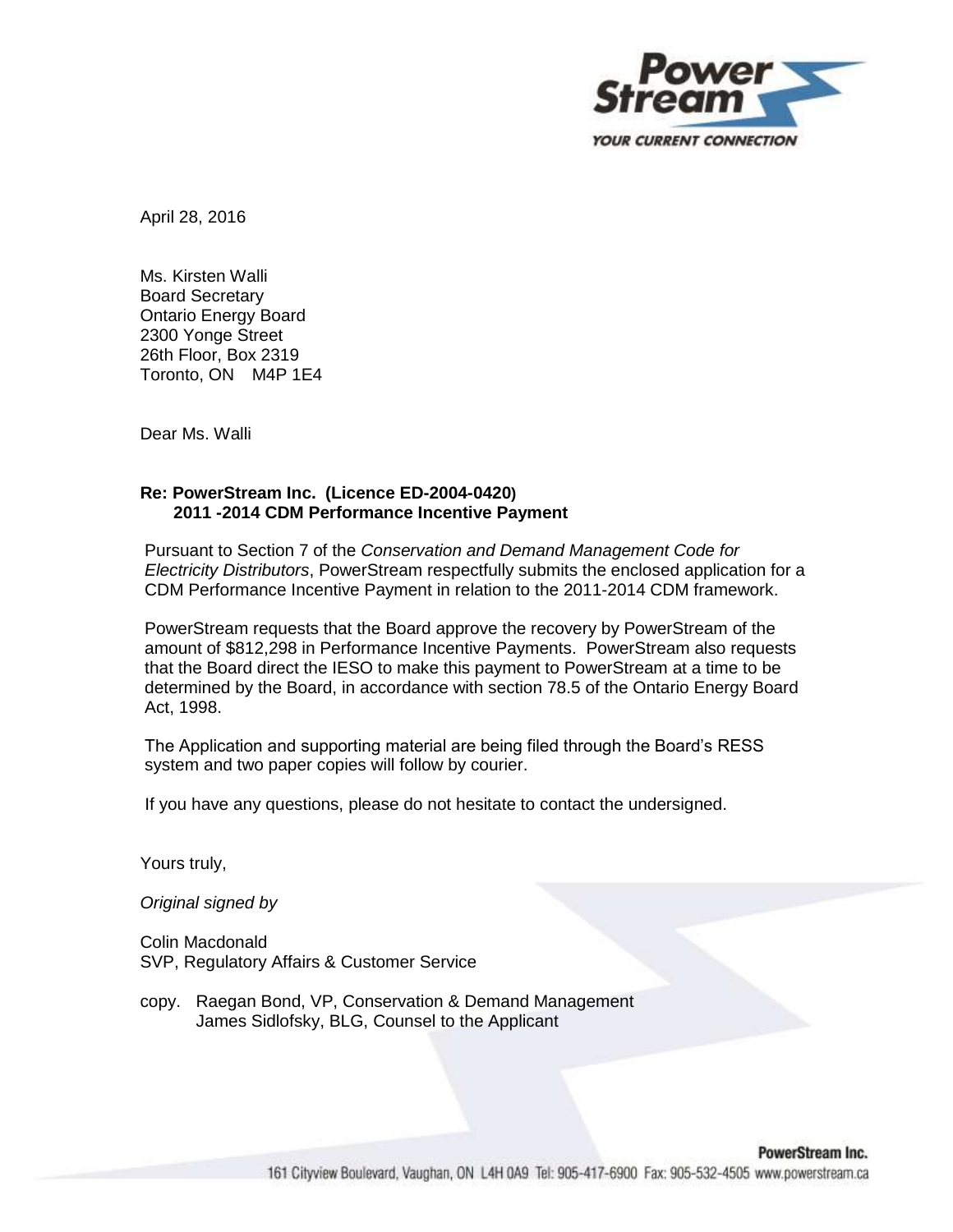# **Introduction**

 PowerStream Inc. ("PowerStream") is licensed by the Ontario Energy Board ("OEB" or the "Board") to distribute electricity and to deliver Conservation and Demand Management ("CDM") programs to customers within its service territory. PowerStream is applying to the OEB for the 2011-2014 CDM Performance Incentive payment in accordance with section 7 – Performance Incentive – of the *Conservation and Demand Management Code for Electricity Distributors* issued by the OEB on September 16, 2010 (the "Code").

 Based on the methodology set out in the Code and the evidence presented in this Application, PowerStream respectfully requests that the Board approve the recovery by PowerStream of the amount of \$812,298 in Performance Incentive Payments. PowerStream also requests that the Board direct the IESO to make this payment to PowerStream at a time to be determined by the Board, in accordance with section 78.5 of the *Ontario Energy Board Act, 1998*.

## **Background**

 $\overline{a}$ 

 The CDM Code set out the obligations and requirements with which Local Distribution Companies (LDCs) were to comply in relation to the CDM targets set out in their licenses for the 2011-2014 period. PowerStream's target was to achieve 95.57 MW of demand savings and 407.34 GWh of cumulative energy savings over the period of January 1, 2011 to December 31, 2014.

21 To comply with the Code requirements, PowerStream filed a CDM Strategy Document<sup>1</sup> to the OEB on October 29, 2010 which laid out a high-level description of how it intended to achieve its CDM targets. The Code also requires a distributor to file annual reports with the Board. PowerStream submitted its fourth and final Annual Report on September 30, 2015.

25 On December 17, 2014, the Board issued a letter<sup>2</sup> to all licenced electricity distributors which provided guidance to distributors related to overall CDM Target performance and compliance

 [http://www.ontarioenergyboard.ca/OEB/\\_Documents/EB-2010-](http://www.ontarioenergyboard.ca/OEB/_Documents/EB-2010-0215/PowerStream_CDM%20Strategy_20101029.pdf) [0215/PowerStream\\_CDM%20Strategy\\_20101029.pdf](http://www.ontarioenergyboard.ca/OEB/_Documents/EB-2010-0215/PowerStream_CDM%20Strategy_20101029.pdf)

<sup>&</sup>lt;sup>2</sup> [http://ontarioenergyboard.ca/oeb/\\_Documents/EB-2010-0215/Brdltr\\_2013%20CDM%20Report\\_20141217.pdf](http://ontarioenergyboard.ca/oeb/_Documents/EB-2010-0215/Brdltr_2013%20CDM%20Report_20141217.pdf)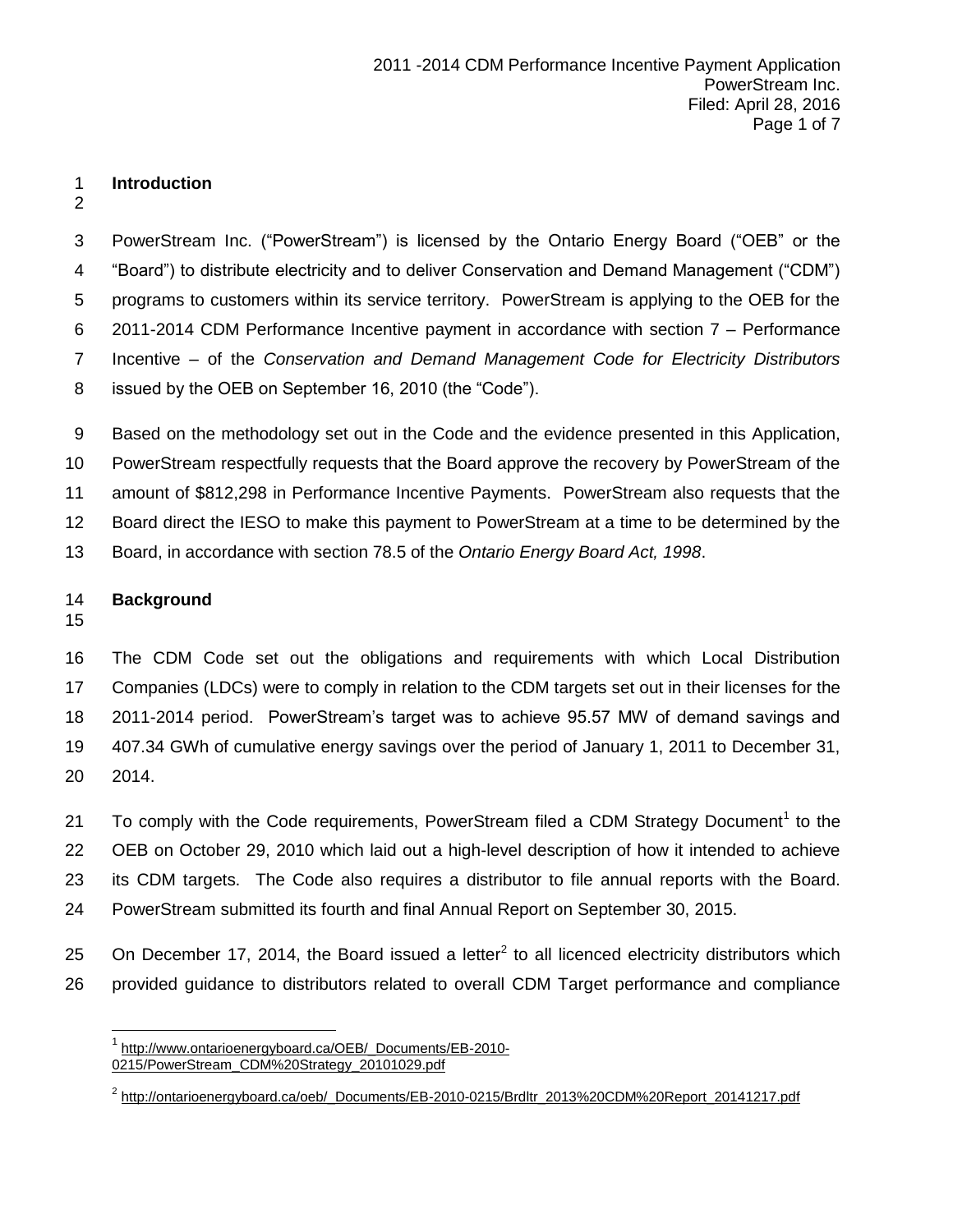actions that would be undertaken by the Board. In the letter, "the Board notes that the 2010 CDM Directive set out the government objective of providing a tiered incentive to distributors stating at 80% achievement of the targets. In view of this threshold for receiving incentive payments, the Board has determined that it will take no compliance action for distributors that reach at least 80% of their targets". The letter also acknowledged the transitioning responsibilities for demand response initiatives as a result of the Long Term Energy Plan and indicated that "the Board will not take any compliance action related to distributors who do not meet their peak demand targets".

 Section 7 of the Code sets out the performance incentive mechanism for distributors in relation to their 2011-2014 CDM targets. Performance incentives are calculated across the distributor's entire portfolio of Board-Approved CDM Programs and IESO-Contracted CDM Province Wide CDM programs and in the manner set out in the CDM Code, Appendix D.

### **Evaluated 2011-2014 CDM Results**

 In its 2014 annual CDM report, filed with the Board on September 30, 2015, PowerStream reported that it achieved 77.2% and 121.8% of its 2014 peak demand reduction and 2011-2014 energy savings targets, respectively. A breakdown of results by program is shown below. PowerStream attributes its 21.8 MW shortfall in demand savings to two factors – Time of Use (TOU) pricing and the cancellation of Demand Response 3 Program (DR3) – both of which were outside of PowerStream's control and which combined represented about 23 MW in lost opportunities. This is further discussed in the Performance Assessment section below and was 22 also discussed in PowerStream's 2014 CDM Annual Report submission to the Board<sup>3</sup>.

 3 [http://www.rds.ontarioenergyboard.ca/webdrawer/webdrawer.dll/webdrawer/rec/498238/view/PowerStre](http://www.rds.ontarioenergyboard.ca/webdrawer/webdrawer.dll/webdrawer/rec/498238/view/PowerStream%202014%20Annual%20CDM%20Report_20150930.PDF) [am%202014%20Annual%20CDM%20Report\\_20150930.PDF](http://www.rds.ontarioenergyboard.ca/webdrawer/webdrawer.dll/webdrawer/rec/498238/view/PowerStream%202014%20Annual%20CDM%20Report_20150930.PDF)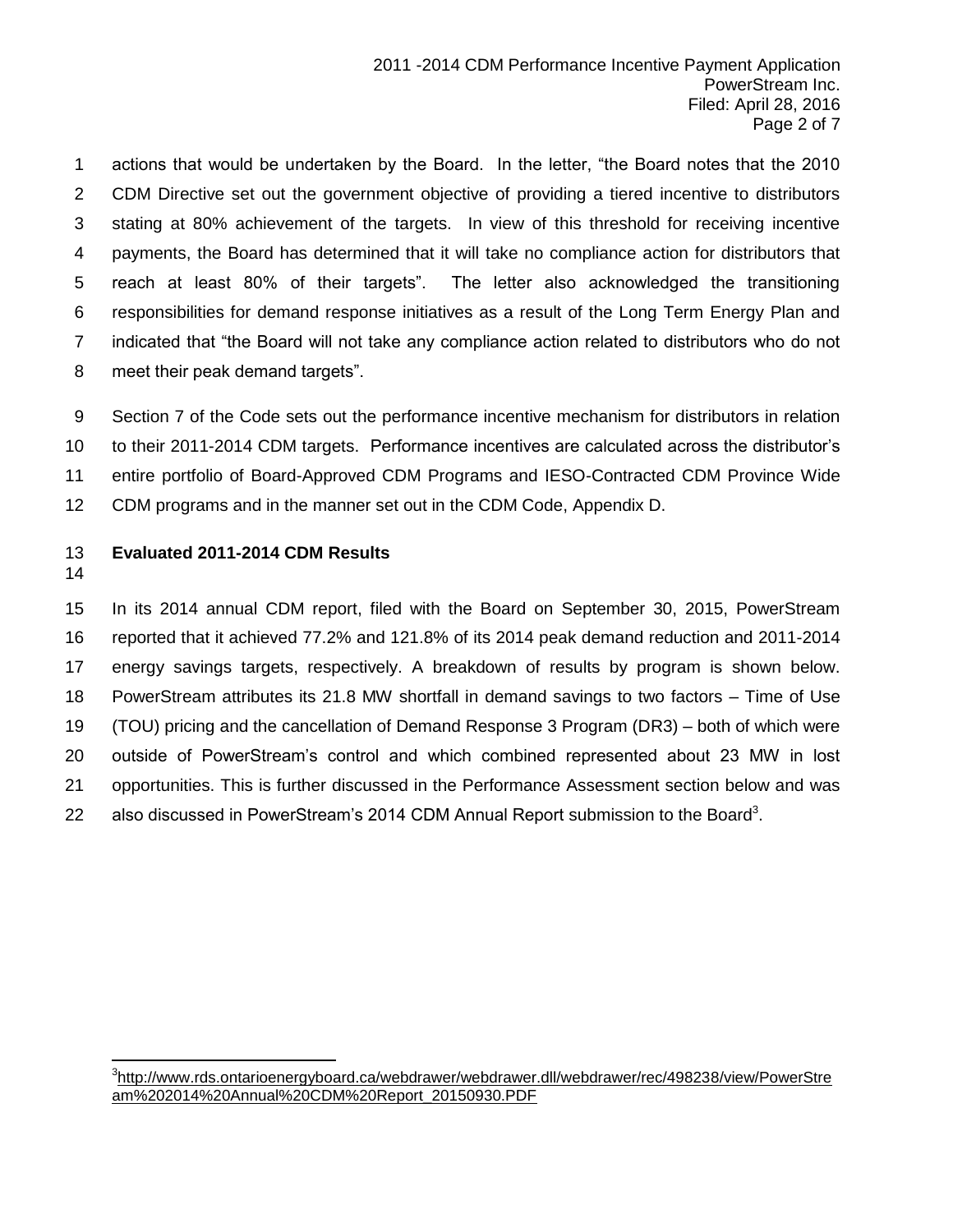|                                                    | 2014 Incremental Net<br><b>Savings</b>    |                        | <b>Contribution to Targets</b>                                                                    |                                                                                       |
|----------------------------------------------------|-------------------------------------------|------------------------|---------------------------------------------------------------------------------------------------|---------------------------------------------------------------------------------------|
|                                                    | <b>Peak</b><br><b>Demand</b><br>(MW)      | <b>Energy</b><br>(GWh) | <b>Net</b><br><b>Annual</b><br><b>Peak</b><br><b>Demand</b><br><b>Savings</b><br>in.<br>2014 (MW) | 2011-2014<br><b>Net</b><br><b>Cumulative</b><br><b>Energy</b><br><b>Savings (GWh)</b> |
| <b>IESO-Contracted Province-Wide CDM Programs</b>  |                                           |                        |                                                                                                   |                                                                                       |
| <b>Consumer Program</b>                            | 17.32                                     | 14.64                  | 24.22                                                                                             | 78.94                                                                                 |
| <b>Business Program</b>                            | 13.85                                     | 63.49                  | 30.86                                                                                             | 283.56                                                                                |
| <b>Industrial Program</b>                          | 6.33                                      | 1.19                   | 6.95                                                                                              | 19.78                                                                                 |
| Home<br>Assistance<br>Program                      | 0.03                                      | 0.43                   | 0.11                                                                                              | 2.54                                                                                  |
| Pre-2011 Programs                                  | 0.00                                      | 0.00                   | 3.05                                                                                              | 54.08                                                                                 |
| Other                                              | 0.39                                      | 2.15                   | 0.39                                                                                              | 2.16                                                                                  |
| Year<br>Previous<br>Adjustments                    | 2.61                                      | 14.03                  | 3.44                                                                                              | 49.32                                                                                 |
| <b>Subtotal</b>                                    | 40.54                                     | 95.93                  | 69.03                                                                                             | 490.38                                                                                |
| <b>Board-Approved CDM Programs</b>                 |                                           |                        |                                                                                                   |                                                                                       |
| <b>BRI Program</b>                                 | 0.82                                      | 5.84                   | 0.83                                                                                              | 5.96                                                                                  |
| <b>TOU Pricing</b>                                 | 3.94                                      | 0.00                   | 3.94                                                                                              | 0.00                                                                                  |
| <b>Subtotal</b>                                    | 4.76                                      | 5.84                   | 4.76                                                                                              | 5.96                                                                                  |
| <b>Total</b><br><b>Portfolio</b><br><b>Results</b> | 45.29                                     | 101.78                 | 73.80                                                                                             | 496.34                                                                                |
|                                                    | <b>OEB Target</b><br>% Target achievement |                        | 95.57                                                                                             | 407.34                                                                                |
|                                                    |                                           |                        | 77.2%                                                                                             | 121.8%                                                                                |

# 1 **Table 1 - Summary 2011-2014 CDM Results**

2

 PowerStream's verified results for IESO-Contracted Province Wide CDM Programs and for TOU Pricing were evaluated and provided to PowerStream by the IESO. The results of PowerStream's Board-Approved Program, the Business Refrigeration Incentives (BRI) Program, were evaluated and verified in compliance with section 6.1.1 of the Code. That is, it was evaluated by an independent third party selected from the IESO's Vendor of Record list in 8 accordance with the IESO's Evaluation Measurement and Verification Protocols<sup>4</sup>.

 $\overline{\phantom{a}}$ 4 [http://www.powerauthority.on.ca/sites/default/files/conservation/EM%26V%20Protocols%20and%20Req](http://www.powerauthority.on.ca/sites/default/files/conservation/EM%26V%20Protocols%20and%20Requirements%20Final%20v1_10312014.pdf) [uirements%20Final%20v1\\_10312014.pdf](http://www.powerauthority.on.ca/sites/default/files/conservation/EM%26V%20Protocols%20and%20Requirements%20Final%20v1_10312014.pdf)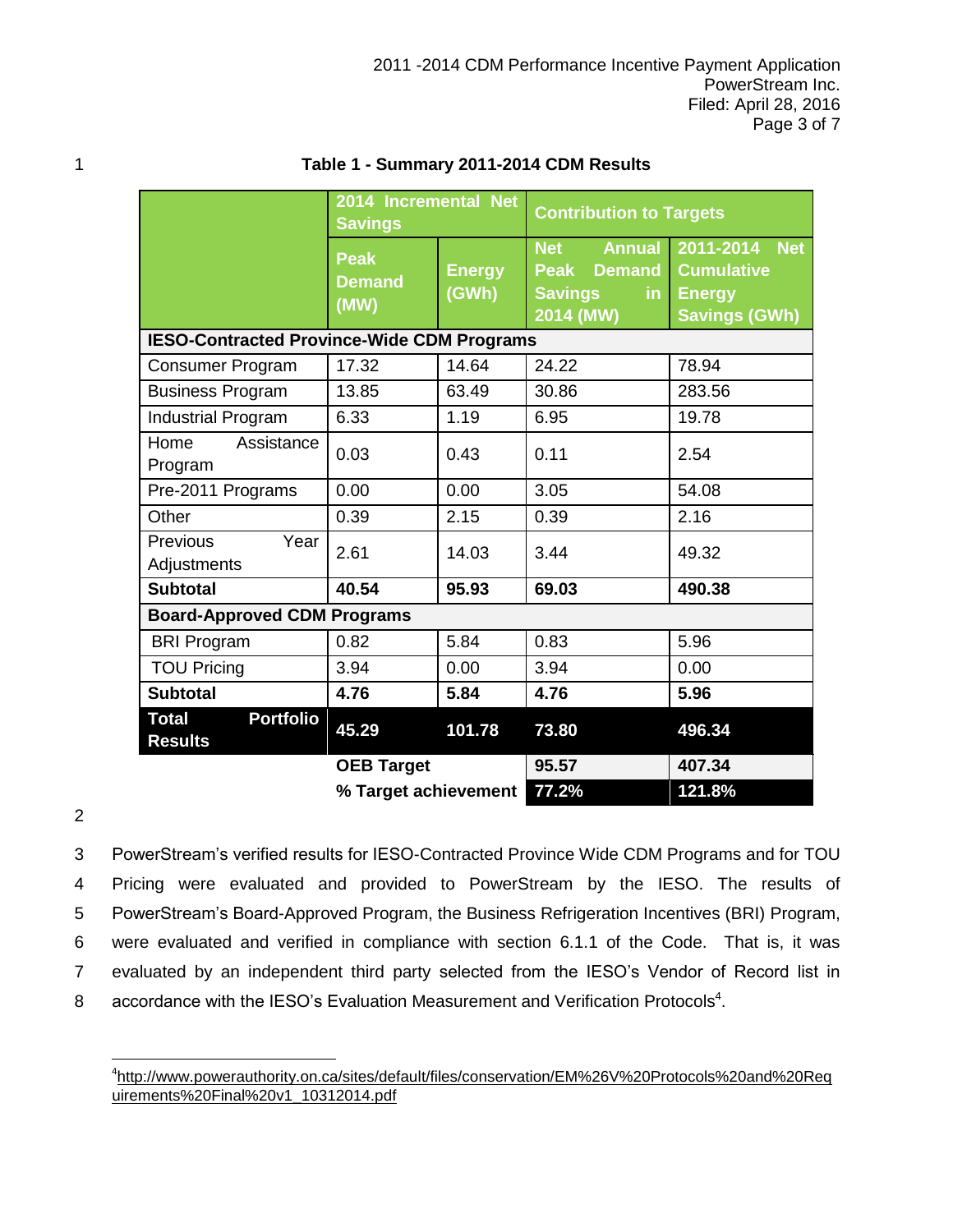#### **Demand Reduction Target – Performance Assessment**

 Based on final verified results from the IESO, PowerStream felt short of its demand reduction target by 21.8 MW. The shortfall against the peak demand target is attributed to two main factors - TOU pricing and the Demand Response 3 Program (DR3). Both of these initiatives, which were outside of PowerStream's control, contributed far fewer demand savings than was contemplated during the setting of the targets and the design of the provincial CDM programs in 2010.

#### TOU Pricing

 When LDC CDM targets were established in 2010, it had been estimated that TOU pricing would contribute 308 MW (or 23%) toward the aggregate distributor target of 1330 MW. In 2011, PowerStream estimated – using the same percentage breakdown of resources – that TOU pricing would contribute approximately 22 MW in net demand reduction. However TOU pricing only contributed 3.9 MW of demand reduction toward PowerStream's target, representing a negative variance of more than 18 MW.

#### Cancellation of procurement under the DR3 Program

 In March 2014, the Minister of Energy issued a Directive to the Ontario Power Authority which cancelled the OPA's authority to procure any additional MW of capacity under the DR3 program. At the time the DR3 program was cancelled, PowerStream had roughly 6.2 MW (27 customers) who had signed agreements with the aggregators but not yet enrolled in the program. Based on current *ex-ante* values for DR3 contracts, PowerStream estimates that this represents a lost opportunity of just under 5 MW of savings against its CDM target.

 Figure 2 illustrates the significant negative impact of the TOU pricing and DR3 program on PowerStream's demand target achievements. PowerStream estimates that had the TOU pricing achieved results as expected, and had it been able to continue to enrol customers in the DR3 program, it would have achieved more than 100% of the demand reduction target.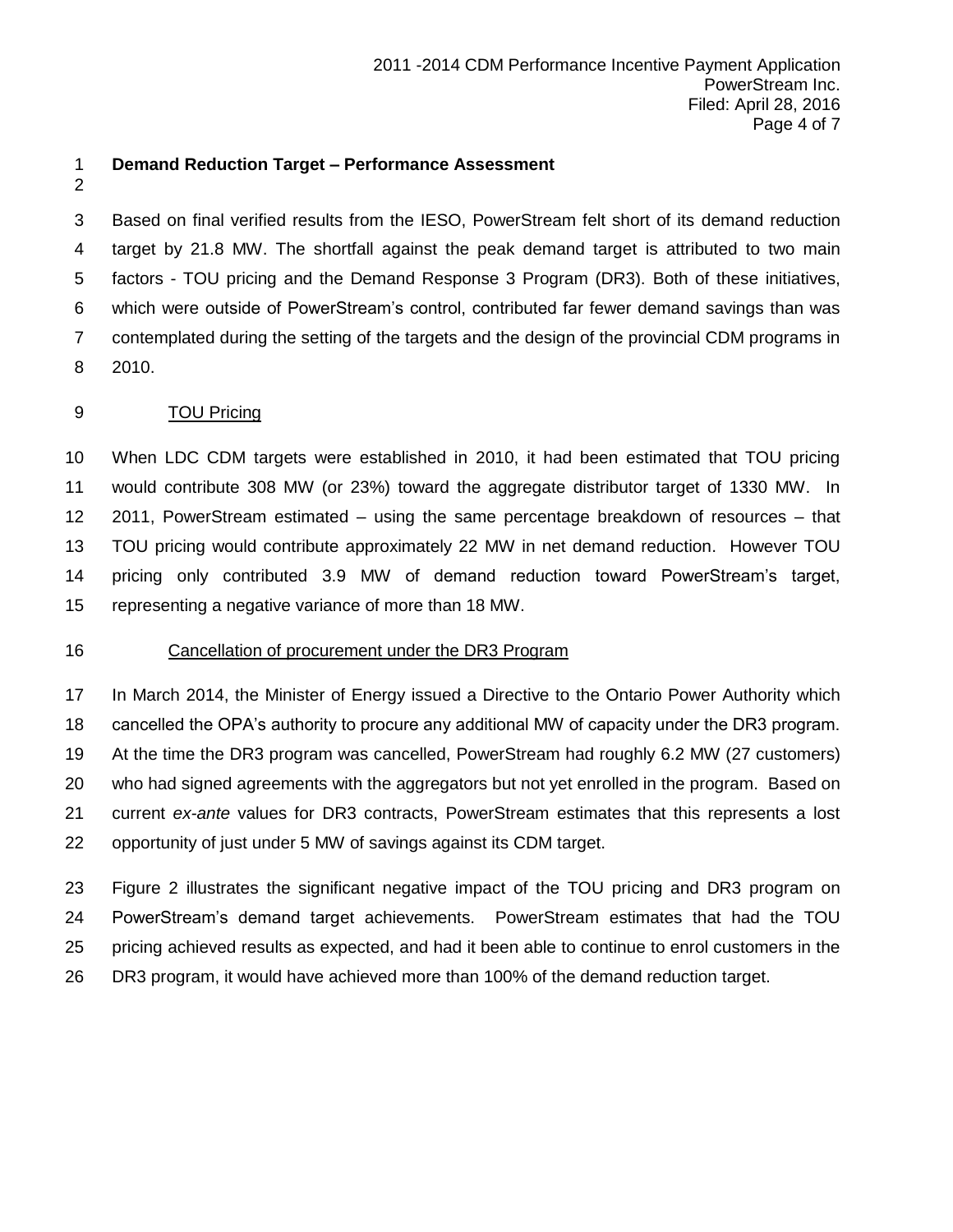

#### **Figure 2 - Demand Reductions - Planned vs Actual**

#### **Performance Incentive Calculation**

 As described in Appendix D of the Code, "a distributor is only eligible for a performance incentive when it has reached 80% of both of its CDM Targets (i.e. the distributor has achieved 80% of its electricity (kWh) target and 80% of its peak demand (kW) target)". Based on the numbers shown above, it could be interpreted that PowerStream did not achieve the minimum 80% threshold for its peak demand target to be eligible for a performance incentive.

 However, while these results shown in Table 1 are referred to as verified, it is important to understand that they are *verified point estimates with an associated range of uncertainty*. The IESO EM&V protocols stipulate a minimum level of confidence and precision for CDM program impact evaluations at 90/10, meaning that the bounds of the estimated impact's 90% confidence interval must be no more than 10% different from the point estimate. IESO staff has indicated that while in some cases a confidence/precision of 95/10 has been achieved, on the whole the portfolio is achieving 90/10.

 Applying this understanding to the peak demand savings of 73.8 MW in Table 1, the overall portfolio impact estimate's 90% confidence interval is 66.4 MW – 81.2 MW. This interval straddles the 80% target achievement threshold of 76.46 MW for Performance Incentive eligibility ("Target Threshold"). The hypothesis that there is no difference between the Target Threshold and the true total portfolio impact cannot be rejected at the 90% level of confidence.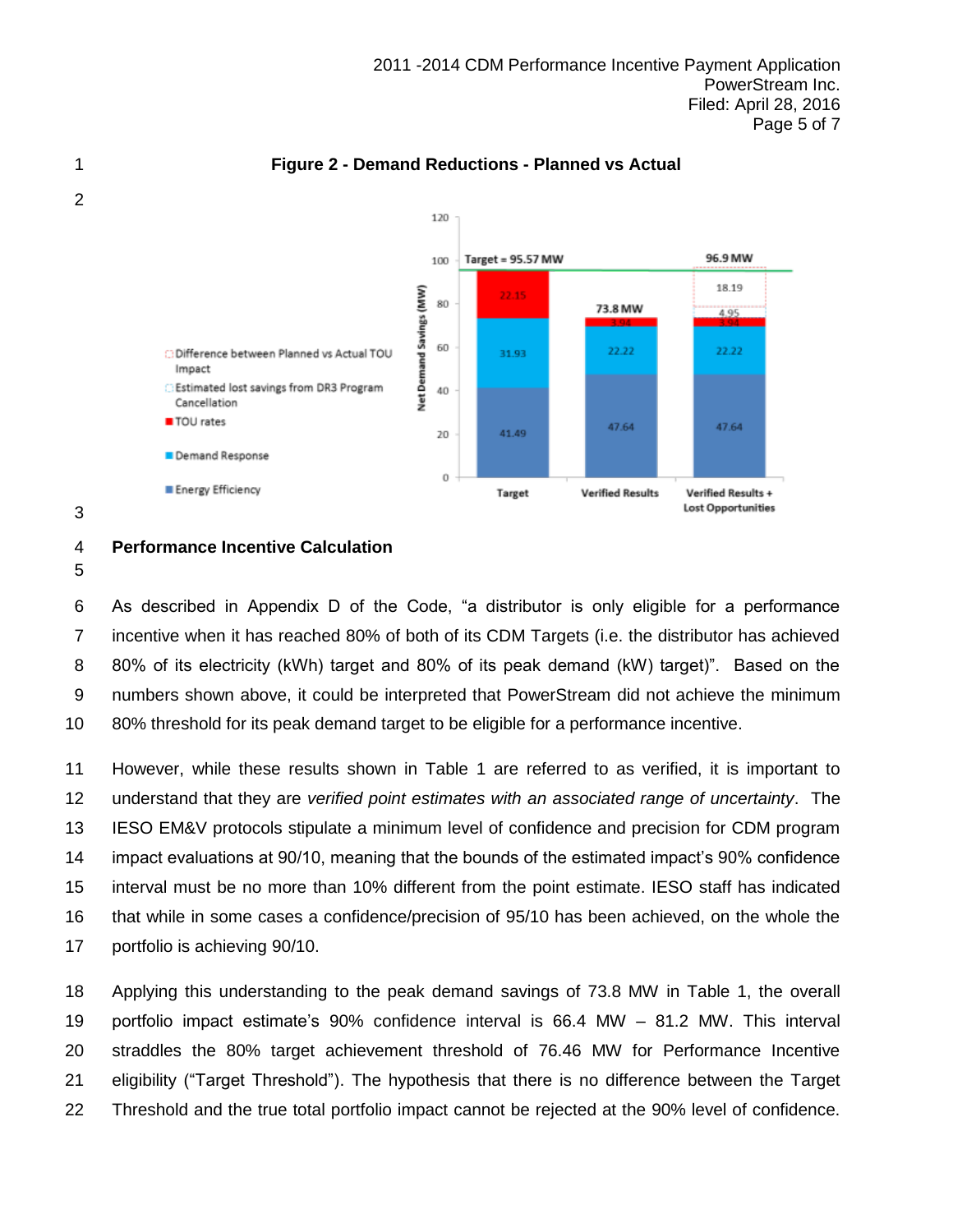- That is, the estimated impact is not statistically significantly different from the Target Threshold.
- It is therefore possible based on statistical probability that PowerStream has in fact met the
- 80% target threshold.
- Based on the understanding of the statistical precision and confidence of the verified results,
- PowerStream respectfully requests that the OEB deem the 80% Target Threshold to have been
- met and award PowerStream a performance incentive of \$812,298 based the outputs of the
- OEB Incentive Calculator, as shown in the figure below.
- 

## **Figure 3 – CDM Performance Incentive Calculator**